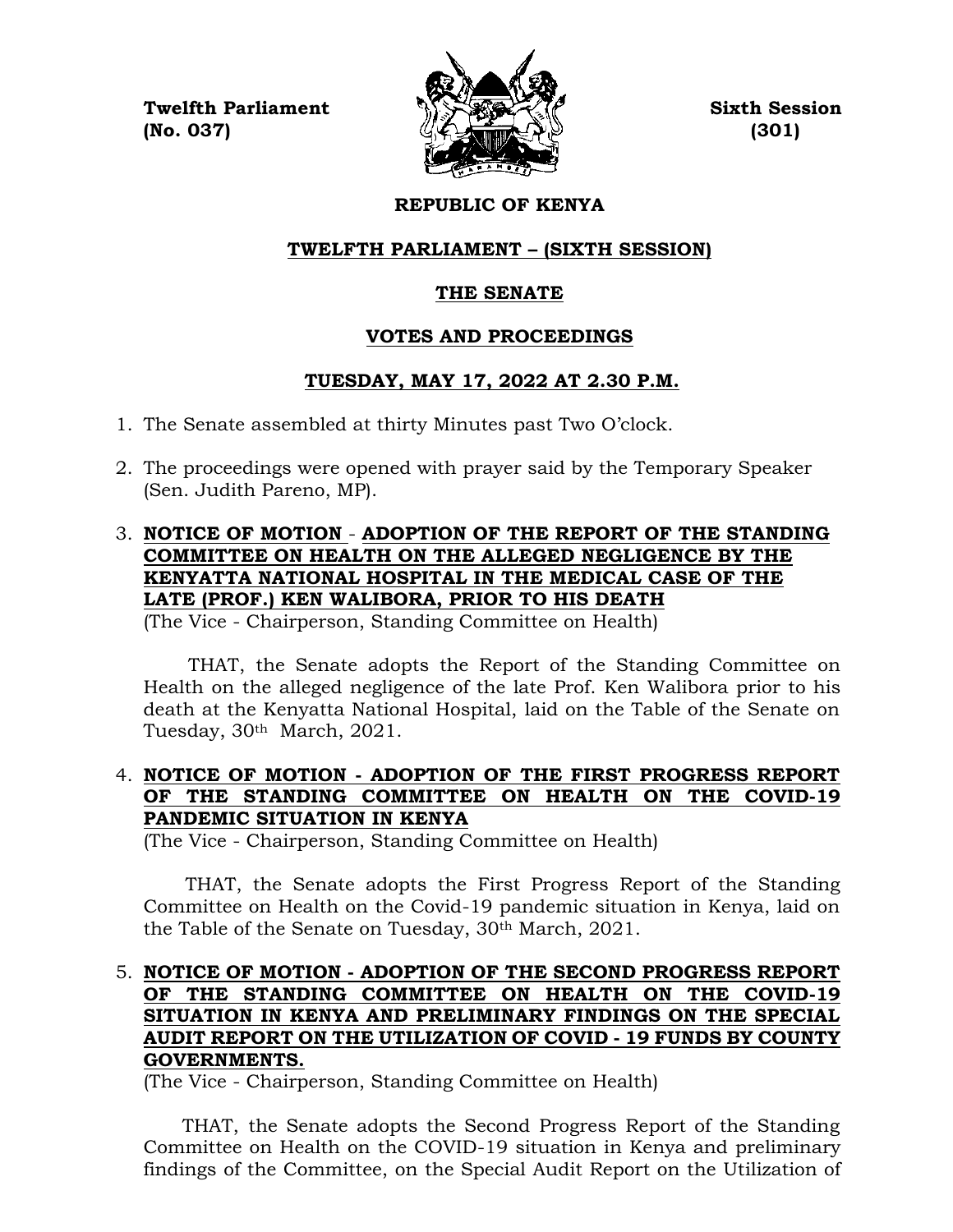COVID-19 funds by County Governments, laid on the table of the Senate on Tuesday, 30th March, 2021.

## 6. **NOTICE OF MOTION - ADOPTION OF THE THIRD PROGRESS REPORT OF THE STANDING COMMITTEE ON HEALTH ON THE COVID-19 SITUATION IN KENYA AND PRELIMINARY FINDINGS ON THE NATIONWIDE COVID-19 VACCINE ROLL OUT**

(The Vice - Chairperson, Standing Committee on Health)

THAT, the Senate adopts the Third Progress Report of the Standing Committee on Health on the COVID-19 situation in Kenya and preliminary findings on the nationwide COVID-19 vaccine roll out, laid on the Table of the Senate on Tuesday, 21st September, 2021.

## 7. **NOTICE OF MOTION - ADOPTION OF THE FOURTH PROGRESS REPORT OF THE STANDING COMMITTEE ON HEALTH ON THE COVID-19 PANDEMIC SITUATION AND THE IMPLEMENTATION OF THE NATIONWIDE COVID-19 VACCINE DEPLOYMENT**

(The Vice - Chairperson, Standing Committee on Health)

THAT, the Senate adopts the Fourth Progress Report of the Standing Committee on Health on the Covid-19 pandemic situation and the implementation of the Nationwide Covid-19 vaccine deployment, laid on the Table of the Senate on Thursday, 2nd December, 2021.

### 8. **STATEMENTS**

### **a) Pursuant to Standing Order 47 (1)**

The Senator for Vihiga County, (Sen. George M. Khaniri, MP) made a statement concerning the incomplete Mbale town beautification programme in Vihiga County.

Thereupon, the Senator informed the Senate that the World Bank through the Kenya Urban Support Programme (KUSP) released Sh.200 million towards the second phase of beautification of Mbale town in Vihiga County on 3rd June 2020. The programme entailed the construction of footpaths, erection of high mast floodlights and street lighting from Lunyerere to Majengo along the Kisumu- Kakamega highway and rehabilitation of the drainage systems in Mbale, with the intention of upgrading Mbale town to city status. A lot of focus was to be put on the improvement of the town's drainage system as they were in a dire state. The project was to be completed in a year since its launch.

The Senator observed that none of these developments had been witnessed two years down the line, noting that the residents of Mbale town were dissatisfied, further noting the poor state of the open drainage system which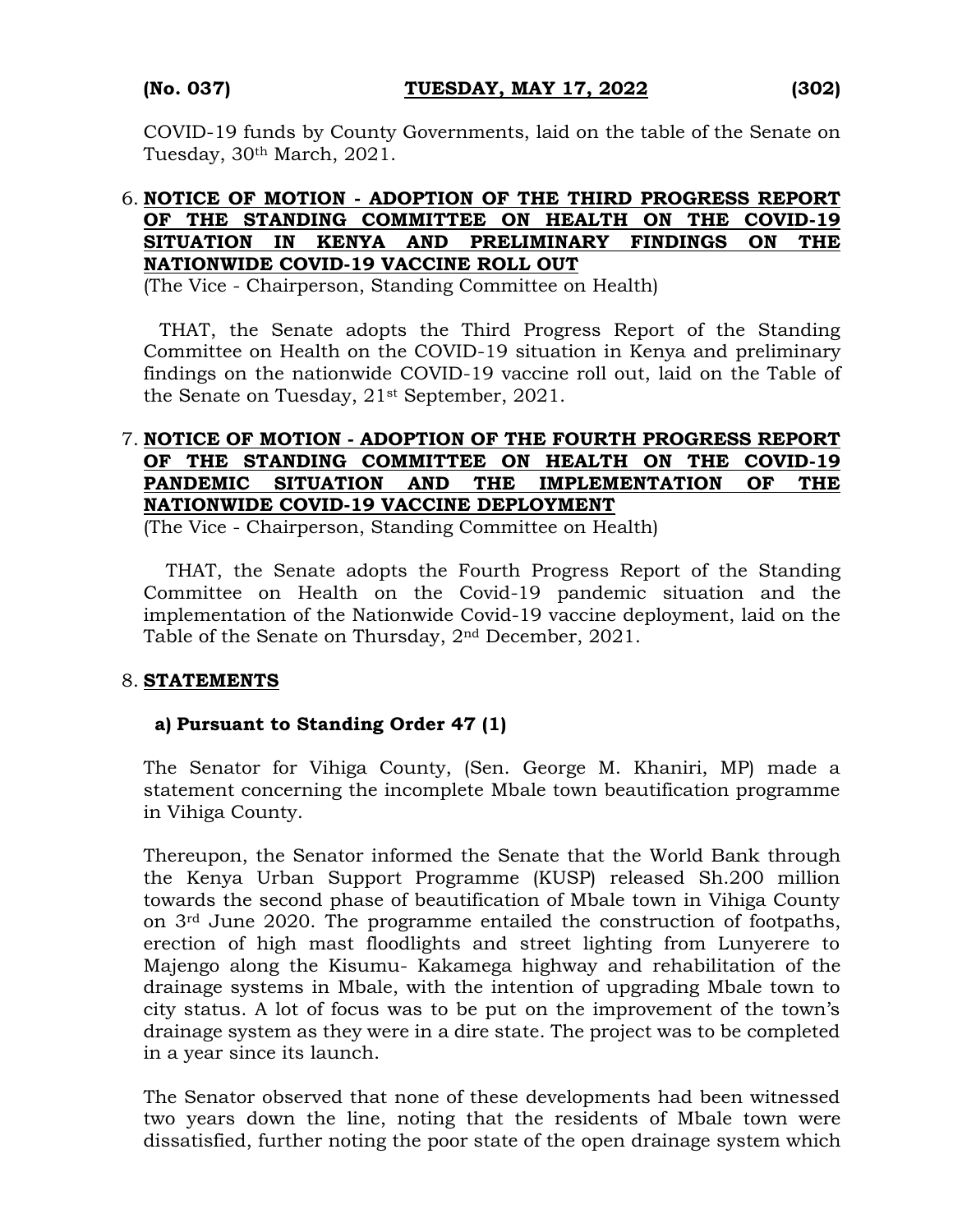had caused deaths, numerous injuries and was becoming a health hazard to the residents.

The Senator urged the relevant Committee to investigate how the Sh. 200 million had been utilized while urging for expediency in the completion of the project.

## **b) Pursuant to Standing Order 51 (1) (b)**

- (i) The Vice Chairperson, Standing Committee on Energy, made a statement on the activities of the Committee for the period January to April, 2022.
- (ii) Nominated Senator, (Sen Beatrice Kwamboka, MP), a member of the Standing Committee on National Security, Defence and Foreign Relations, made a statement on behalf of the Chairperson, on the activities of the Committee for the period January to April, 2022.
- (iii) The Senator for Nandi County (Sen. Samson Cherarkey, MP), a member of the Sessional Committee on County Public Accounts and Investments, made a statement on behalf of the Chairperson, on the activities of the Committee, for the period commencing February to 5th May, 2022.

### 9. **THE COUNTY ALLOCATION OF REVENUE BILL (SENATE BILLS NO. 1 OF 2022)**

(The Chairperson, Standing Committee on Finance and Budget)

*(Second Reading)*

## *(Resumption of debate interrupted on Wednesday, 11th May, 2022) (Division)*

Order deferred.

# 10. **THE LANDLORD AND TENANT BILL (NATIONAL ASSEMBLY BILLS NO. 3 OF 2021)**

(The Senate Majority Leader)

*(Second Reading)*

## *(Resumption of debate interrupted on Wednesday, 23rd February, 2022- Morning Sitting)*

*(Division)*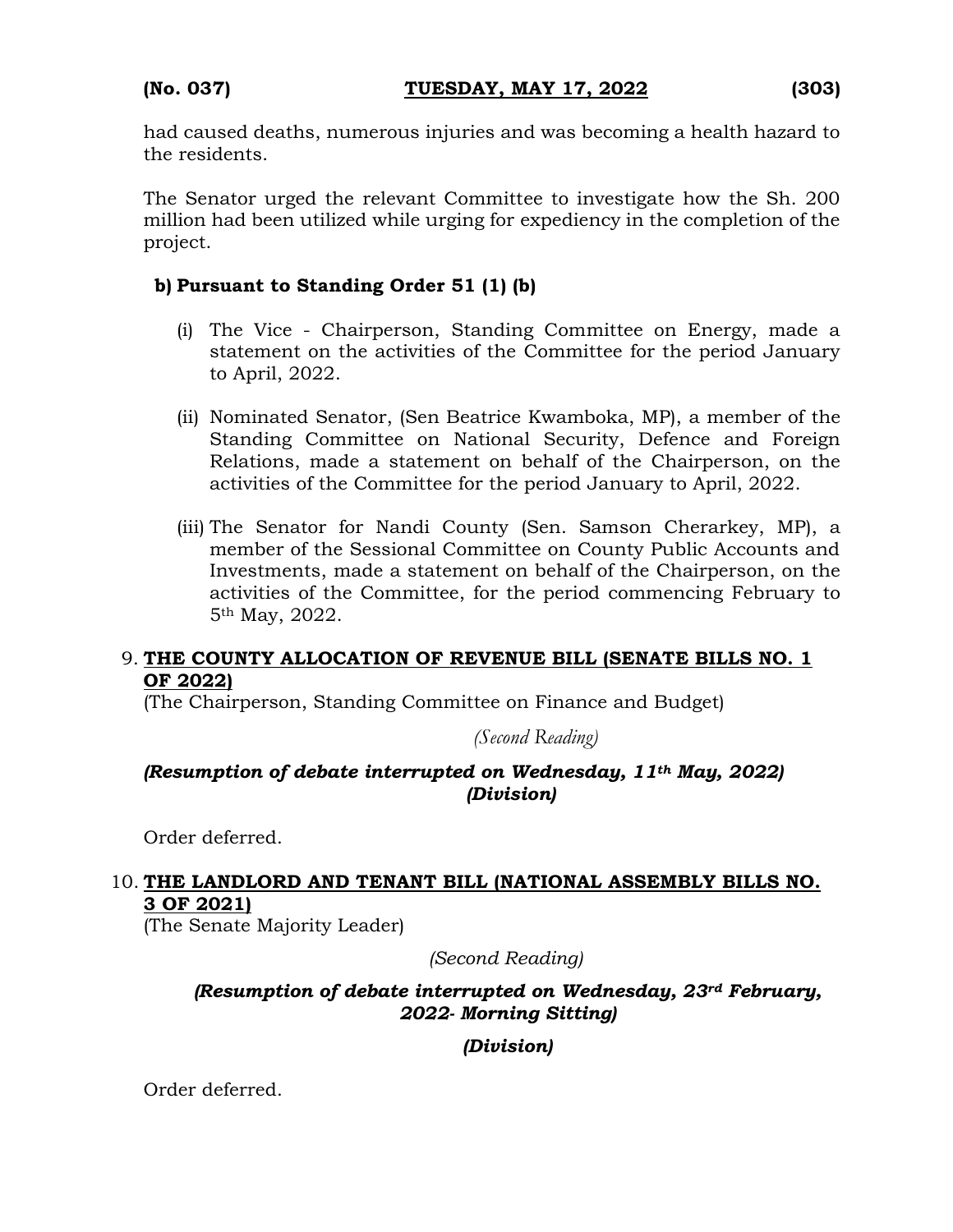#### **(No. 037) TUESDAY, MAY 17, 2022 (304)**

#### 11. **THE PERSONS WITH DISABILITIES (AMENDMENT) BILL (SENATE BILLS NO. 29 OF 2020)**

(Sen. Aaron Cheruiyot, MP and Sen. (Dr) Isaac Mwaura, MP)

*(Second Reading)*

*(Resumption of debate interrupted on Thursday, 10th March, 2022)*

*(Division)*

Order deferred.

## 12. **THE ELECTION CAMPAIGN FINANCING (AMENDMENT) BILL (SENATE BILLS NO. 51 OF 2021)**

(Sen. Ledama Olekina, MP)

*(Second Reading)*

*(Resumption of debate interrupted on Wednesday, 23rd March, 2022)*

*(Division)*

Order deferred.

# 13. **THE EMPLOYMENT (AMENDMENT) BILL (SENATE BILLS NO. 54 OF 2021)**

(Sen. Samson Cherarkey, MP)

*(Second Reading)*

*(Resumption of debate interrupted on Wednesday, 30th March, 2022)* 

*(Division)*

Order deferred.

#### 14. **THE COTTON INDUSTRY DEVELOPMENT BILL (SENATE BILLS NO. 55 OF 2021)**

(The Chairperson, Standing Committee on Agriculture, Livestock and Fisheries)

*(Second Reading)*

### *(Resumption of debate interrupted on Thursday, 31st March, 2022)*

# *(Division)*

Order deferred.

# 15. **THE SUGAR BILL (NATIONAL ASSEMBLY BILLS NO. 68 OF 2019)**

(The Senate Majority Leader)

*(Second Reading)*

*(Resumption of debate interrupted on Thursday, 7th April, 2022)*

*(Division)*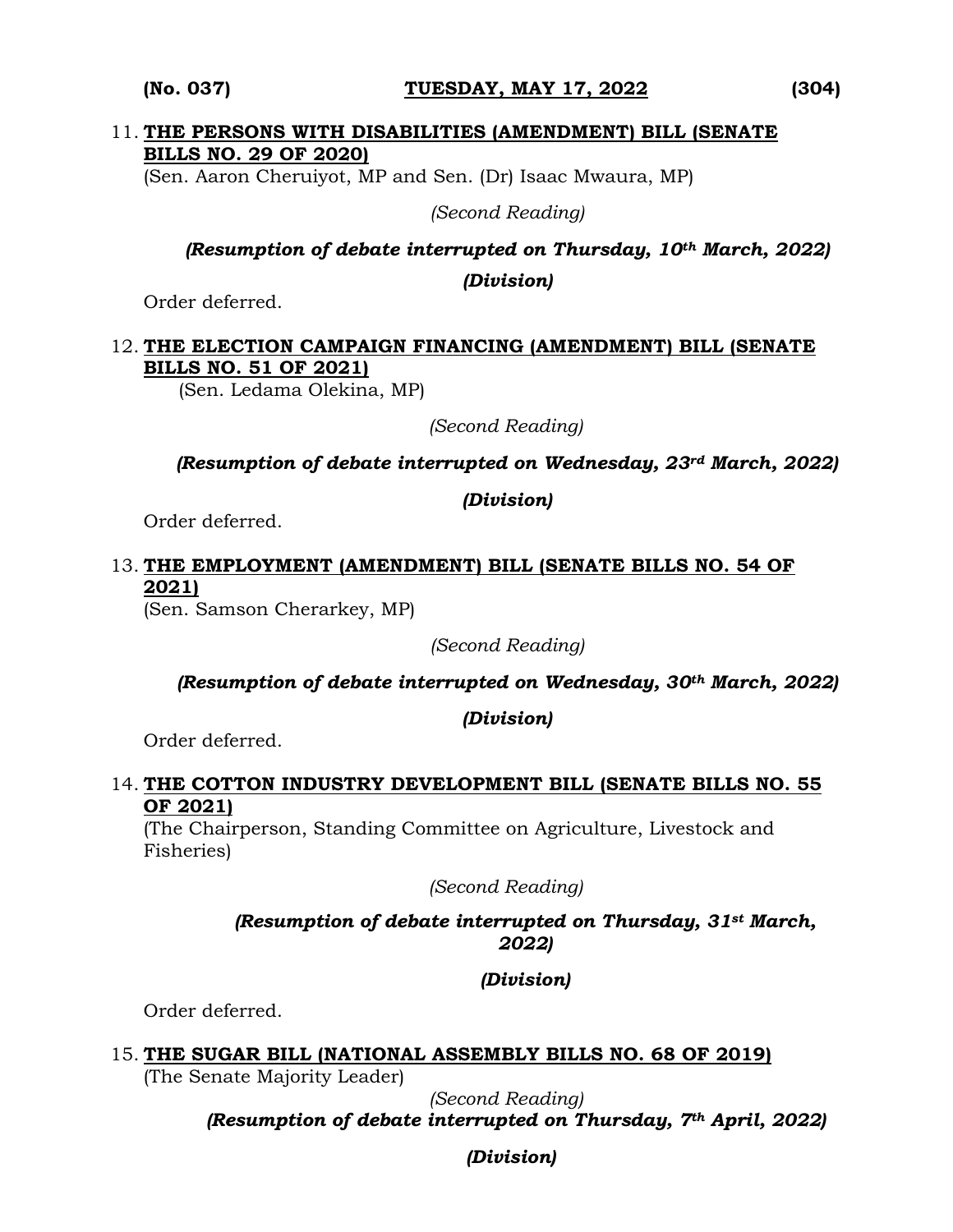Order deferred.

## 16. **THE PUBLIC PROCUREMENT AND ASSET DISPOSAL (AMENDMENT) BILL (NATIONAL ASSEMBLY BILLS NO. 32 OF 2021)**

(The Senate Majority Leader)

*(Second Reading)*

*(Resumption of debate interrupted on Thursday, 28th April, 2022)* 

*(Division)*

Order deferred.

### 17. **THE SACCO SOCIETIES (AMENDMENT) BILL (NATIONAL ASSEMBLY BILLS NO. 55 OF 2021)**

(The Senate Majority Leader)

 *(Second Reading)*

*(Resumption of debate interrupted on Wednesday, 4th May, 2022)* 

## *(Division)*

Order deferred.

#### 18. **THE SUSTAINABLE WASTE MANAGEMENT BILL (NATIONAL ASSEMBLY BILLS NO. 22 OF 2021)**

(The Senate Majority Leader)

*(Second Reading)*

*(Resumption of debate interrupted on Tuesday, 10th May, 2022)*

### *(Division)*

Order deferred.

# 19. **THE NATIONAL COHESION AND PEACE BUILDING BILL (SENATE BILLS NO. 19 OF 2021)**

(Sen. Judith Pareno, MP)

*(Second Reading)*

*(Resumption of debate interrupted on Wednesday, 11th May, 2022)*

### *(Division)*

Order deferred.

20. **THE COUNTY E-HEALTH BILL (SENATE BILLS NO. 39 OF 2021)**  (Sen. Judith Pareno, MP)

> *(Second Reading) (Resumption of debate interrupted on Wednesday, 11th May, 2022)*

# *(Division)*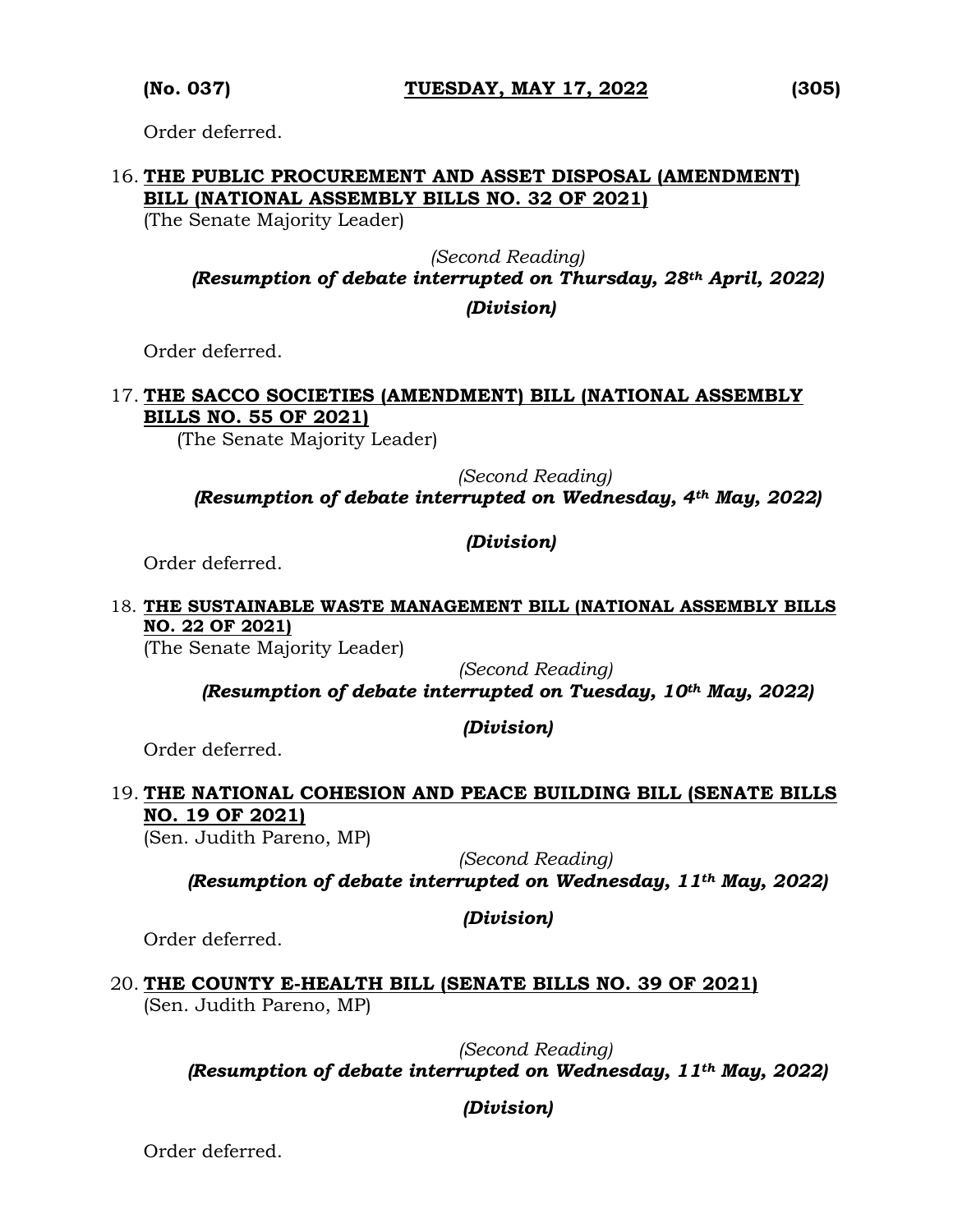### 21. **MOTION - ADOPTION OF REPORTS OF THE SESSIONAL COMMITTEE ON COUNTY PUBLIC ACCOUNTS AND INVESTMENTS ON CONSIDERATION OF THE REPORTS BY THE AUDITOR GENERAL ON THE FINANCIAL STATEMENTS OF VARIOUS COUNTY EXECUTIVES FOR FINANCIAL YEAR 2018/2019**

(Chairperson, Sessional Committee on County Public Accounts and Investments)

THAT, the Senate adopts the Report of the Sessional Committee on County Public Accounts and Investments on consideration of the Reports by the Auditor General on the Financial Statements of the following County Executives for the Financial Year 2018/2019- Embu; Homa-Bay; Kericho; Kilifi; Kirinyaga;

Kisii; Kwale; Machakos; Mombasa; Nandi; Baringo; Bomet; Garissa; Kajiado; and West Pokot as contained in Volume 1 of the Report and the following County Executives- Isiolo; Kakamega; Kisumu; Laikipia; Mandera; Marsabit; Nakuru; Narok; Nyandarua; Samburu; Taita Taveta; Trans-Nzoia; Uasin-Gishu; Vihiga; and Wajir, as contained in Volume 2 of the Report, Laid on the Table of the Senate on Thursday 2nd December, 2021.

#### *(Resumption of debate interrupted on Tuesday, 8th March, 2022)*

#### *(Division)*

Order deferred.

#### 22. **MOTION - ADOPTION OF THE REPORT OF THE STANDING COMMITTEE ON HEALTH ON THE SPECIAL AUDIT REPORT ON UTILIZATION OF COVID-19 FUNDS BY TWENTY EIGHT (28) COUNTY GOVERNMENTS**

(The Chairperson, Standing Committee on Health)

THAT, the Senate adopts the Report of the Standing Committee on Health on the special audit report on utilization of COVID-19 funds by twenty eight (28) county governments, laid on the Table of the Senate on Wednesday, 9th February, 2022.

#### *(Resumption of debate interrupted on Wednesday, 23rd March, 2022)*

*(Division)*

Order deferred.

#### 23. **COMMITTEE OF THE WHOLE THE INTERGOVERNMENTAL RELATIONS (AMENDMENT) BILL (SENATE BILLS NO. 37 OF 2021)**

(The Chairperson, Standing Committee on Devolution and Intergovernmental Relations)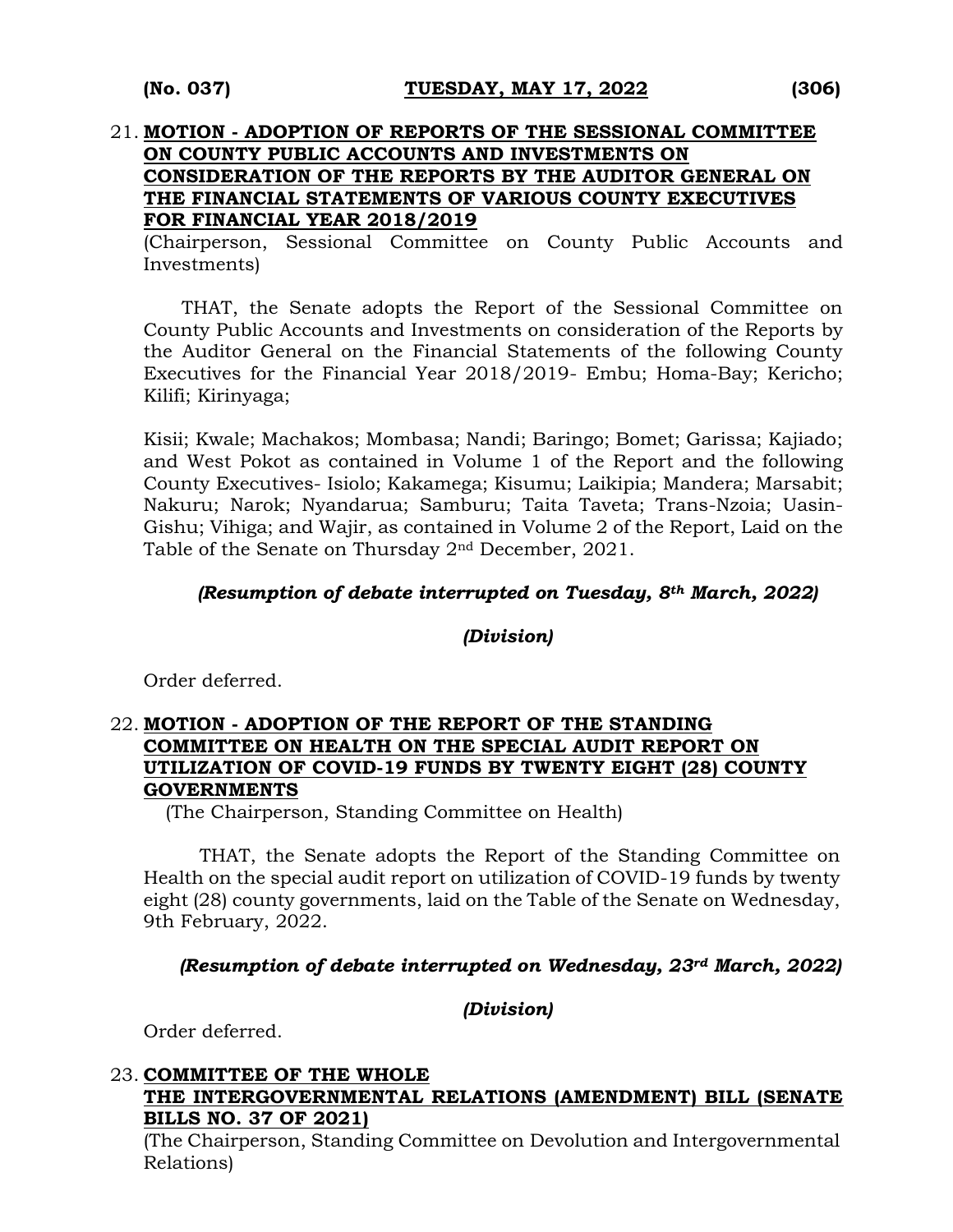*(Resumption of debate interrupted on Wednesday, 22ndDecember, 2021 – Morning Sitting)*

#### *(Division)*

Order deferred.

# 24. **COMMITTEE OF THE WHOLE THE LAW OF SUCCESSION (AMENDMENT) BILL, (SENATE BILLS NO. 15 OF 2021)**

(Sen. Abshiro Halake, MP)

## *(Resumption of debate interrupted on Wednesday, 2nd March, 2022 – Morning Sitting)*

*(Division)*

Order deferred.

#### 25. **COMMITTEE OF THE WHOLE**

**THE PRESERVATION OF HUMAN DIGNITY AND ENFORCEMENT OF ECONOMIC AND SOCIAL RIGHTS BILL (SENATE BILLS NO. 21 OF 2021)**  (Sen. Abshiro Halake, MP)

*(Resumption of debate interrupted on Wednesday, 2nd March, 2022 – Morning Sitting)* 

*(Division)*

Order deferred.

# 26. **COMMITTEE OF THE WHOLE THE LIFESTYLE AUDIT BILL (SENATE BILLS NO. 36 OF 2021)**

(Sen. (CPA). Farhiya Haji, MP)

*(Resumption of debate interrupted on Tuesday, 1st March, 2022) (Division)*

Order deferred.

#### 27. **COMMITTEE OF THE WHOLE THE SPECIAL NEEDS EDUCATION BILL (SENATE BILLS NO. 44 OF 2021)**

(Sen. (Dr.) Getrude Musuruve and Sen. (Prof.) Margaret Kamar, MP)

# *(Resumption of debate interrupted on Wednesday, 2nd March, 2022 – Morning Sitting)*

*(Division)*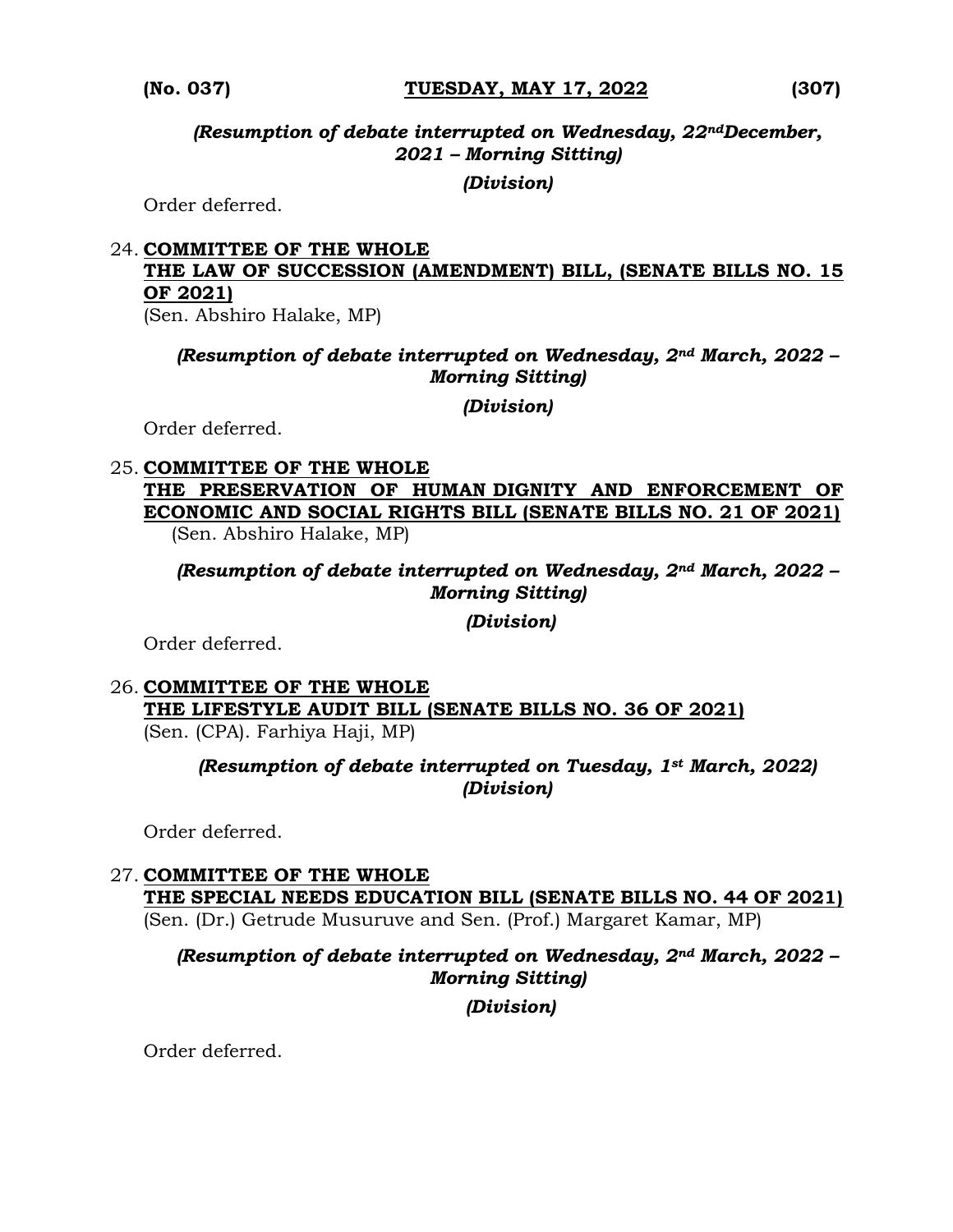## 28. **COMMITTEE OF THE WHOLE THE MENTAL HEALTH (AMENDMENT) BILL (SENATE BILLS NO. 28 OF 2020)**

(Sen. (Arch.) Sylvia Kasanga, MP)

#### *(Consideration of National Assembly Amendments)*

#### *(Resumption of debate interrupted on Thursday, 7th April, 2022)*

#### *(Division)*

Order deferred.

# 29. **COMMITTEE OF THE WHOLE THE IRRIGATION (AMENDMENT) BILL (NATIONAL ASSEMBLY BILLS NO. 12 OF 2021)**

(The Senate Majority Leader)

*(Resumption of debate interrupted on Wednesday, 4th May, 2022)*

*(Division)*

Order deferred.

#### 30. **COMMITTEE OF THE WHOLE THE COUNTY ALLOCATION OF REVENUE BILL (SENATE BILLS NO. 1 OF 2022)**

(The Chairperson, Standing Committee on Finance and Budget)

Order deferred.

## 31. **COMMITTEE OF THE WHOLE THE ELECTIONS (AMENDMENT) (NO. 3) BILL (SENATE BILLS NO. 48 OF 2021)**

(Sen. (Eng.) Ephraim Maina, MP)

Order deferred.

32. **COMMITTEE OF THE WHOLE THE KENYA MEDICAL SUPPLIES AUTHORITY (AMENDMENT) BILL (SENATE BILLS NO. 53 OF 2021)** 

(Sen. Naomi Shiyonga, MP)